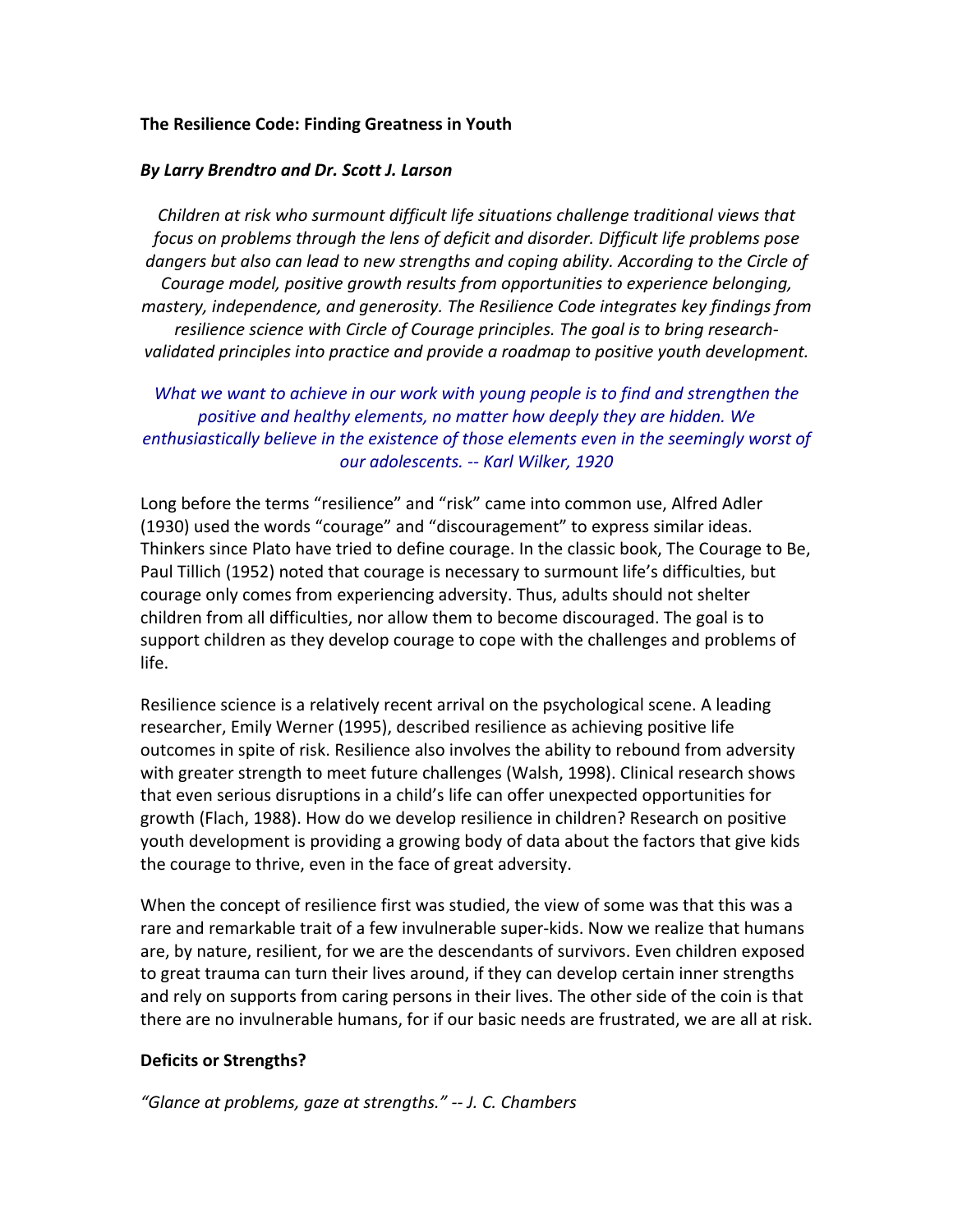Eminent psychiatrist Karl Menninger (1893-1990) believed that building strengths was the foundation of mental health. When he was well into his nineties, Dr. Karl was asked which of his many books would have the most enduring impact. He quickly chose The Vital Balance, which he had written in 1963.

That work described three stages in the history of mental health:

 $\cdot$  Yesterday marked the discovery of mental illness.

 $\cdot$  Today's research focuses on methods for prevention and treatment.

 $\cdot$  Tomorrow will show how persons can become "weller than well."

Dr. Menninger accurately foretold a science of resilience, where even life's disruptions could strengthen human character. His prototype of "weller than well" was William James, who overcame serious personal problems to achieve eminence in both psychology and philosophy. In 1902 in a classic treatise on religion, James wrote: "The potentialities of development in human souls are unfathomable" (cited in Menninger, 1963, p. 412).

In contrast to the optimism of James, the two prevailing views about how to best deal with youth problems are both pessimistic. The first is to punish behavior. The second is to treat disorders. Punitive models describe wayward youth as deviant and disruptive. Treatment models cast them as disturbed and disordered. We encountered yet another strain of pessimistic professionalism on a visit to a Russian children's home. Our professional hosts proudly introduced themselves as "defectologists." We have tried to stop using such deficit words, because they mask the needs and potential greatness of young persons. Sharing this repugnance to the deficit mindset is Australian therapist Michael White who writes, "Pathology. The word makes me wince" (White, 1995, p. 5).

During the last half of the twentieth century, psychology was preoccupied with the study of pathology (Aspinwall & Staudinger, 2003). Tomes were written about anger, guilt, depression, and trauma. Locked in this deficit mindset, little attention was given to human strengths like hope, courage, friendship, and kindness. This is rapidly changing as resilience science has sparked a new positive psychology.

## **The Resilience Revolution**

After decades of dwelling on the dark side of human behavior, a psychology of human strengths is emerging. Researchers are now exploring how to cultivate qualities such as courage, responsibility and hope. In the words of leaders in this revolution: "Much of the task of prevention in this new century will be to understand and learn how to foster these virtues in young people" (Seligman & Peterson, 2003, p. 314).

In many ways, the move to strengths is the blossoming of seeds planted over the past century. In spite of the dominance of the deficit model, there have always been powerful advocates for the strengths perspective.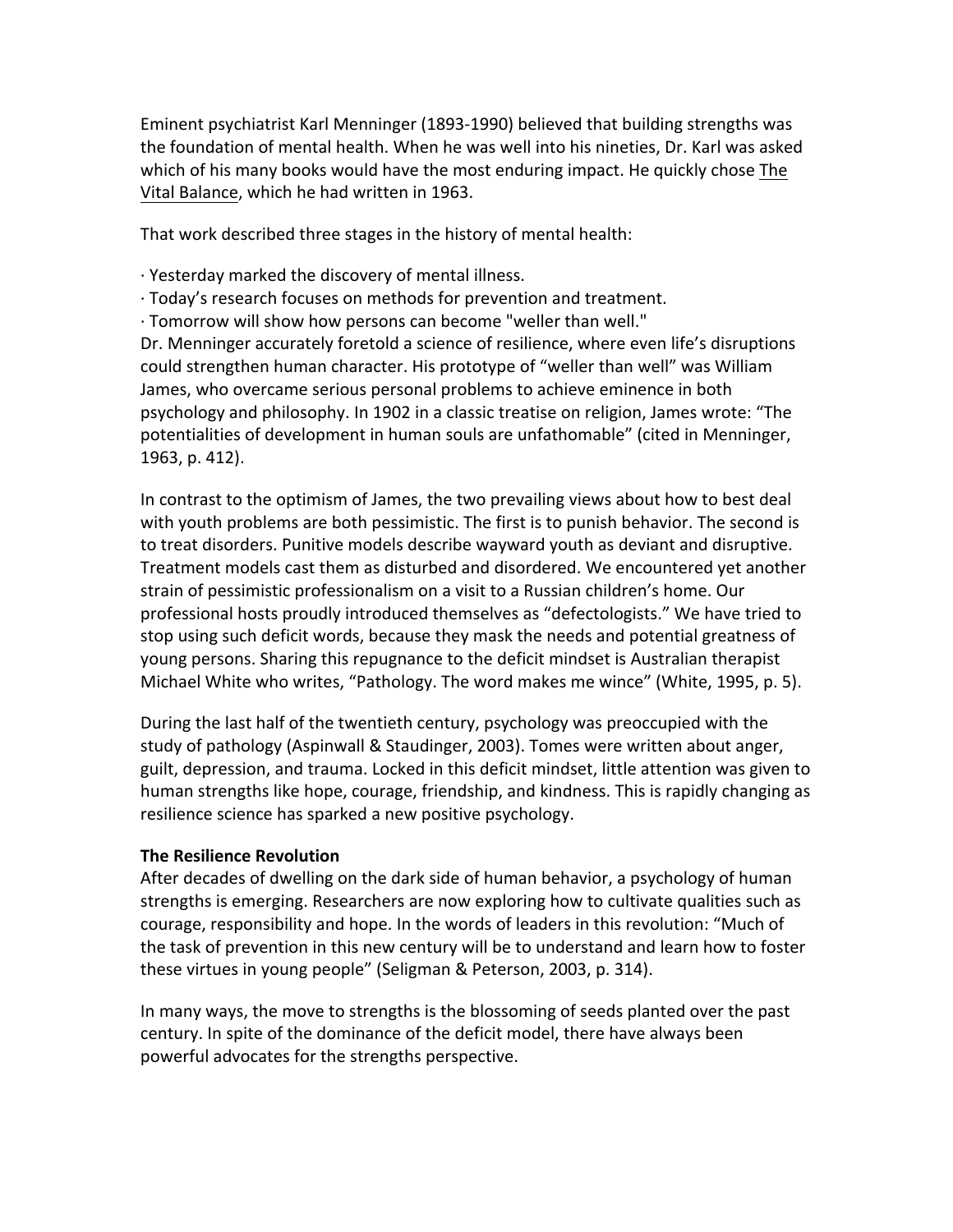Following is a quick 100-year sample of contributions to a psychology of strength and resilience in work with troubled children:

 $\cdot$  1900 – Sociologist Ellen Key of Sweden writes The Century of the Child and predicts that science and democracy will unleash a new positive approach to education and treatment of youth.

 $\cdot$  1917 – Physician Karl Wilker turns Berlin's worst facility for delinquents into a model of self-governance, searching for positive qualities in the most troubled young persons.  $\cdot$  1925 – Austrian educator August Aichhorn pens the classic book, Wayward Youth, explaining how those who act out against authority are often those who inwardly, most fiercely long to be loved.

 $\cdot$  1939 – Psychologist Carl Rogers concludes that children from difficult backgrounds are able to gain insight into their circumstances and take responsibility for their problems.

 $\cdot$  1942 – Janusz Korczak of Poland accompanies 200 Jewish children to the Nazi gas chambers. In his Ghetto Diary, he predicts that in fifty years the world will finally recognize a child's right to respect.

 $\cdot$  1951 – Anna Freud forms an experimental group of Jewish orphans from concentration camps. Wildly defying adults; they show amazing loyalty, concern, and self-sacrifice towards peers.

 $\cdot$  1965 – Paul Torrance summarizes research on healthy personal development and concludes that mental health involves developing skills and resources to deal constructively with life stresses.

 $\cdot$  1972 – Urie Bronfenbrenner attacks research on "strange behavior in strange situations" calling for ecological study of the child's natural relationships in family, school, peer group, and community.

 $\cdot$  1989 – The United Nations ratifies the Rights of the Child, recognizing that even youth growing up in difficult situations are entitled to care in environments of happiness, love, and understanding.

 $\cdot$  1995 – Pioneering resilience researcher Emmy Werner has followed high-risk Hawaiian children into adulthood finding most show positive outcomes, in spite of troubled backgrounds.

 $\cdot$  2000 – The American Psychological Association (APA) calls for the creation of a positive psychology which would shift from a preoccupation with deficits to focus on the development of strengths.

At the millennium, Martin Seligman used his presidency of APA to bring human strengths to the forefront of psychology. This is now a robust movement where researchers are providing exciting new studies on the psychology of strength and resilience (Aspinwall & Staudinger, 2002). As the narrowness of the deficit mindset is exposed, even the established DSM system of diagnostic labels for mental disorders is being questioned (Buetler & Malik, 2002). An alternative view is that most interpersonal problems of children and youth result from the absence of essential human strengths (Seligman & Peterson, 2003). Following this premise, researchers are seeking to identify and classify the key strengths that lead to successful life outcomes.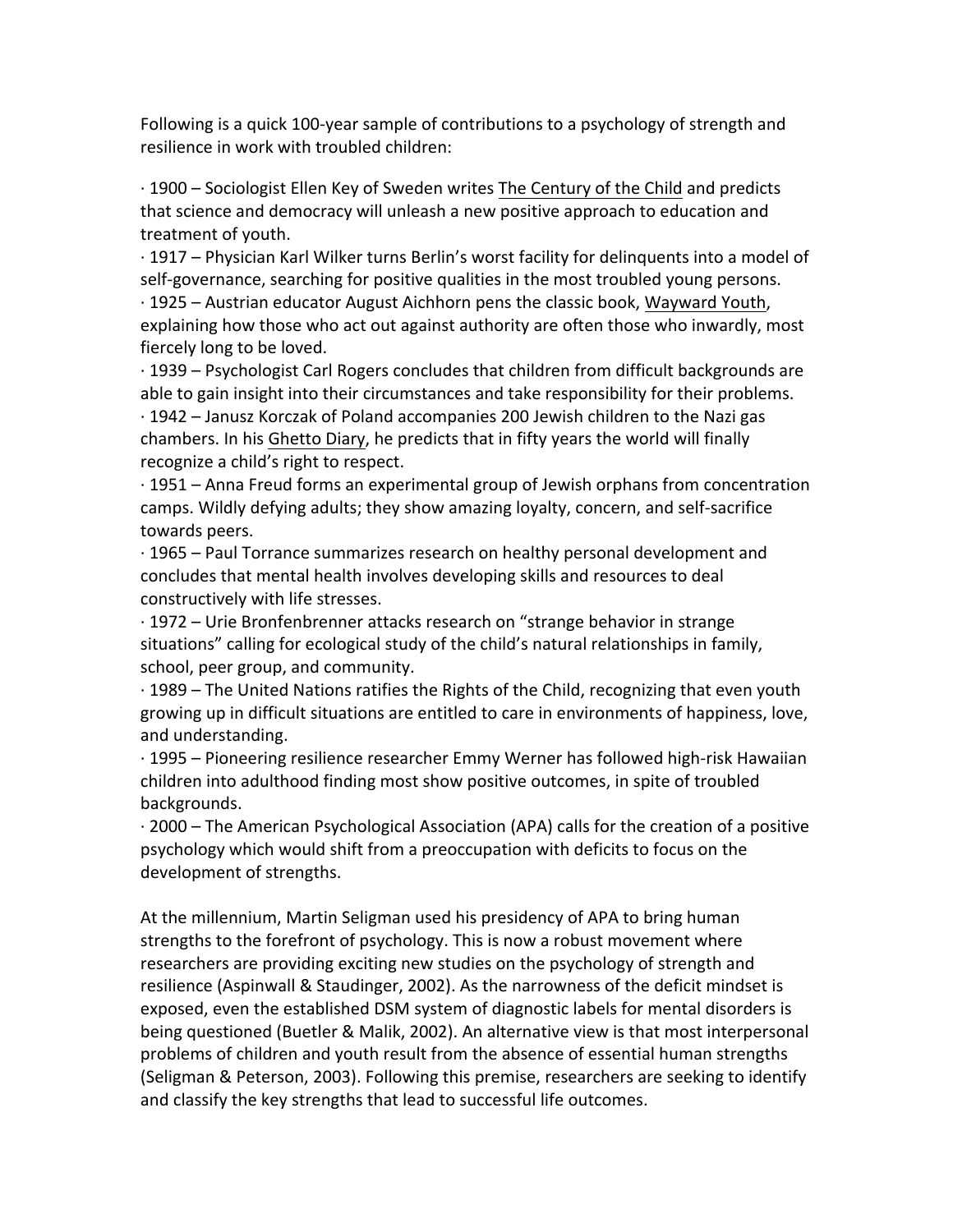One may not need psychologists to identify strengths, since they have been known throughout human history. Strengths are valuable because they contribute to personal balance and interpersonal harmony. Even cultures without a written language pass on stories of heroes who embodied the key virtues elders seek to instill in children. For example, the parables of the Bible and the stories of Native Americans are both rich with inspiring accounts of generosity. The recent attention given to developing virtues and character in children is yet another example of the importance placed on teaching positive strengths (Lickona, 2001).

It is reasonable to believe that those strengths that insure the survival of individuals and communities are built into both human nature and culture. While strengths are probably universal, certain groups more highly prize particular virtues (Seligman & Peterson, 2003). Thus, belonging is the centerpiece of kinship cultures, while independence is a highly valued trait in competitive, materialistic societies. If strengths are wired into the human DNA, children would be expected to show natural variations in these, as is the case with any human trait.

#### **Decoding Resilience**

After years of listing disorders, there is great interest in cataloguing strengths. For starters, we could re-read Allport and Odbert who, in 1936, identified 18,000 English words for human traits, some positive and some negative. But long lists of strengths would be just as unwieldy as 900 pages of disorders in the DSM manual of psychiatric diagnoses. Einstein advised that the important ideas of any field should be stated in terms "as simple as possible but not simpler." Following his advice, we seek to distill the myriad of human strengths into a practical and manageable set of concepts.

One promising system of categorizing strengths is the Developmental Assets model, produced by researchers from the Search Institute (Benson, 1997). This is a list of 40 assets that lead to positive outcomes. Twenty are internal assets (e.g., achievement motivation) and twenty are external assets (e.g., positive peers). Youth with many assets usually turn out well. But those with limited assets are at risk for a host of bad outcomes; including substance abuse, reckless sexuality, school problems, emotional problems, and delinquency.

Remarkably, 60% of youth in the United States have less that 20 of these protective assets. Across the country, the Search Institute is helping communities increase assets for children and youth of all ages.

In South Africa, Nelson Mandela's Commission on Young People at Risk had a unique opportunity to reconstruct child and youth care programs. Rejecting the bitter legacy of apartheid, they embraced a strengths perspective. The Circle of Courage, first identified in Reclaiming Youth at Risk (Brendtro, Brokenleg, & Van Bockern, 1990), was adopted as the basic model of organizing developmental assessment and strength-building interventions. This model focuses attention on the four principles of belonging, mastery,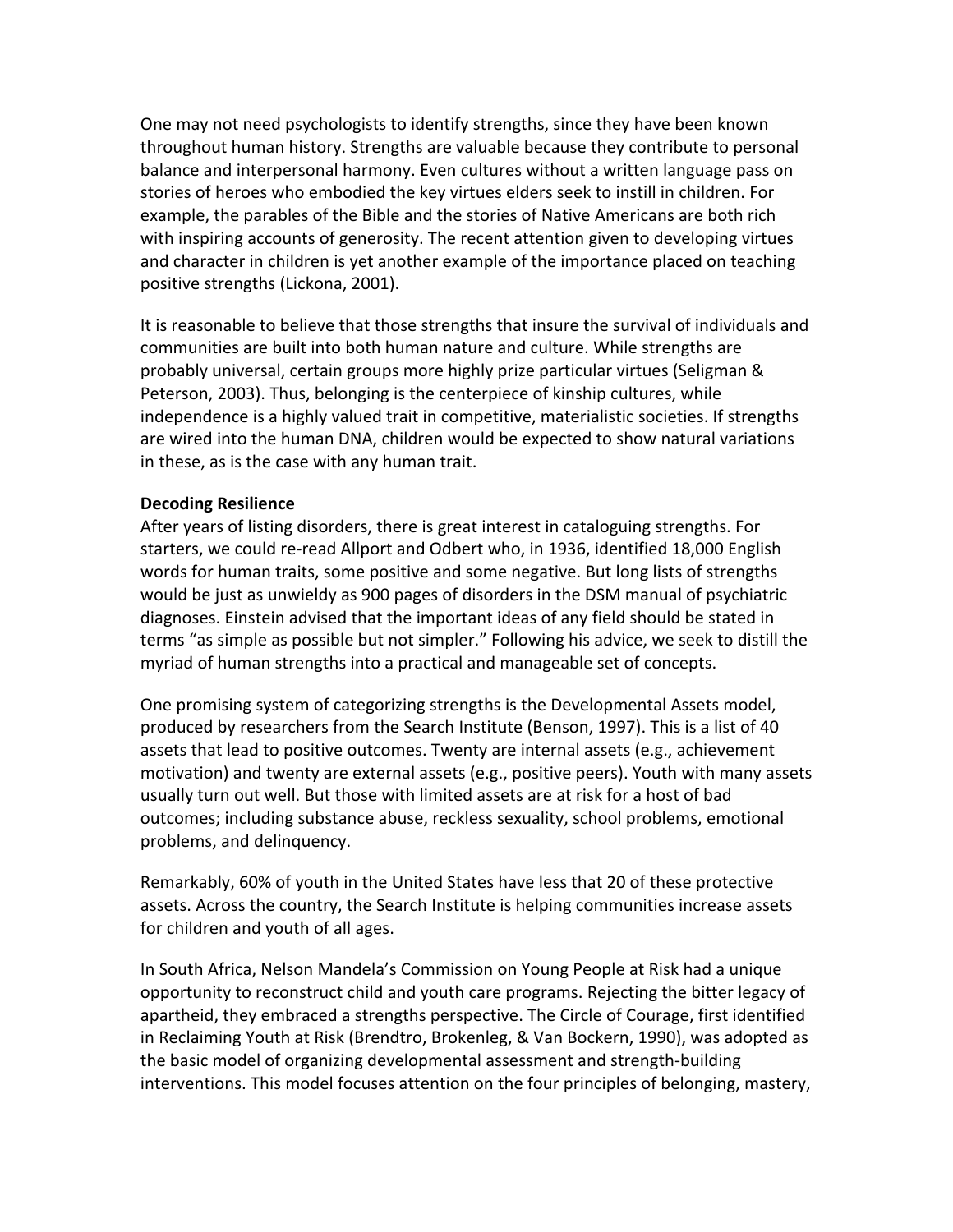independence, and generosity. When youth have opportunities to develop these strengths, they thrive. When these are lacking, children are at risk.

The commitment to this positive philosophy is expressed by Archbishop Desmond Tutu in the foreword to the latest revision of Reclaiming Youth at Risk: We must look on children in need not as problems but as individuals with potential to share if they are given the opportunity. Even when they are really troublesome, there is some good in them, for after all, they were created by God. I would hope we could find creative ways to draw out of our children the good that is there in each of them (Tutu, 2002).

For some time, we have been intrigued at the close connection between the 40 Developmental Assets of the Search Institute and the Circle of Courage dimensions of belonging, mastery, independence, and generosity (Brendtro, Brokenleg, & Van Bockern, 2002). The twenty internal assets seemed to describe nuances of the four global strengths included in the Circle of Courage. The 20 external assets identified a range of environmental supports that help youth develop these strengths.

While the Search Institute labeled 40 assets, researchers in positive psychology have developed a tentative list of over 50 strengths, which they place in six categories (Seligman & Perterson, 2003?). Once again, most of these seem to be extensions of the four Circle of Courage strengths.

We thought it would be illustrative to take key studies of resilience and overlay them on the Circle of Courage. There is richness in the longer lists. There is simplicity in being able to interpret these as exemplars of belonging, mastery, independence, and generosity. We believe that the reason the Circle of Courage has a goodness of fit with so many other data sets is that it is tied to universal developmental needs, namely; attachment, achievement, autonomy, and altruism.

In Table 1, we sort four other lists of strengths into Circle of Courage categories. These are drawn from leading researchers on resilience and self-worth. The Circle of Courage provides a unifying tool to integrate the complex factors identified by diverse researchers. A perusal of these concepts clarifies just what is involved in building Circles of Courage.

## **Table 1: The Resilience Code Circle of Courage Principles and Resilience Science Findings**

**Attachment:** This growth need is met by opportunities for **Belonging.** 

- **Coopersmith:** Significance, acceptance, attention, and affection of others.
- **Priach:** A network of friends, a community where one is respected, humor.
- **· Werner:** Caring and attentive family environments; if parents are absent or inattentive,

extended family, siblings, and other adults provide counsel, safety, and support;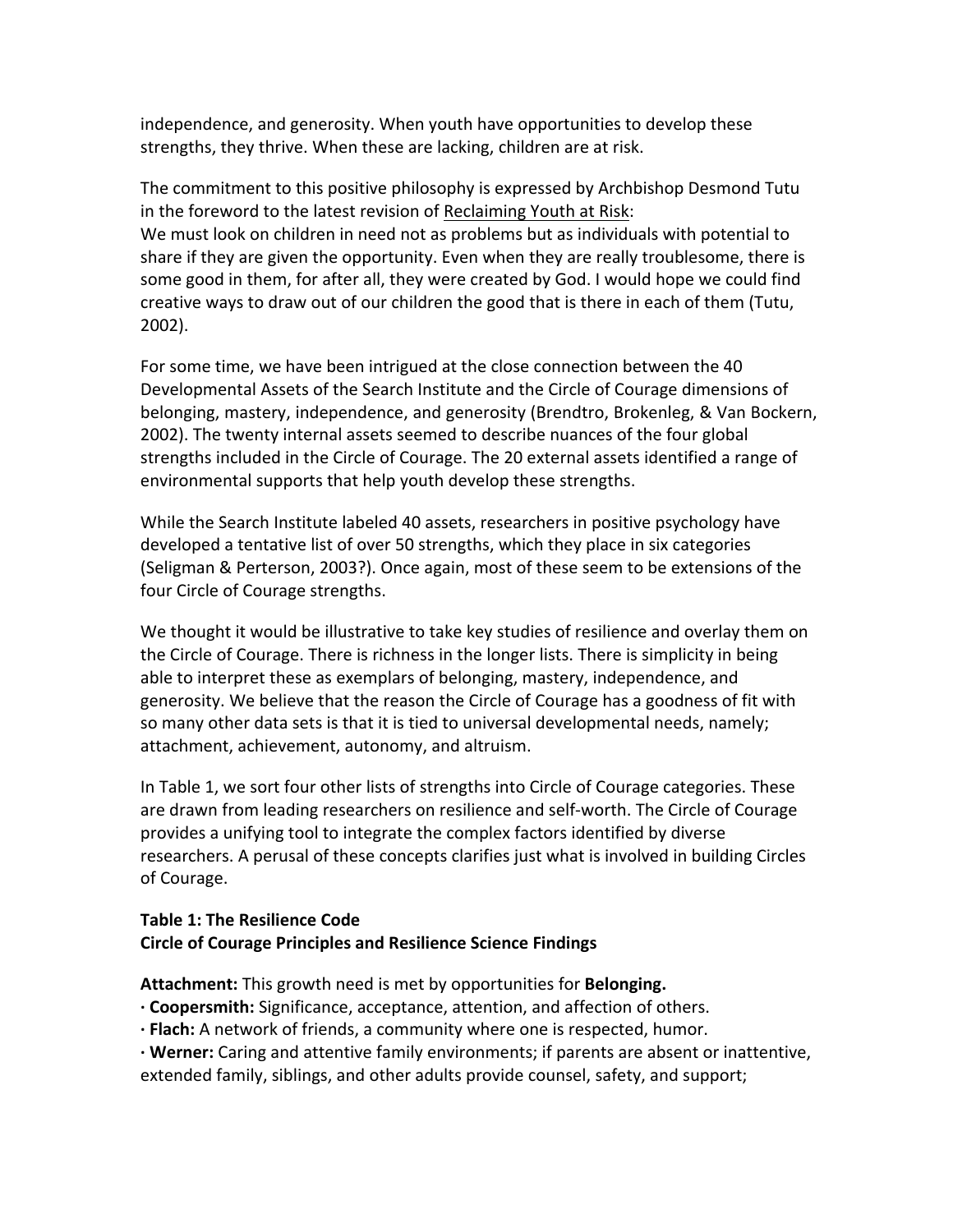participation in school and community programs.

**Wolin:** Relationships, humor, intimate and fulfilling ties to others.

**Achievement:** This growth need is met by opportunities for **Mastery.** 

**Coopersmith:** Competence; success in meeting demands for achievement.

**· Flach:** Creativity, open-mindedness, receptive to new ideas, wide range of interests, recognizing one's gifts and talents, willing to dream, finds novel solutions to meet goals, redefines assumptions and problems to find solutions.

**· Werner:** High expectations, academic success, communication skills.

**· Wolin:** Insight, initiative, creativity, stretches self in demanding tasks, asks tough questions, gives honest answers, brings order and purpose to chaos.

**Autonomy:** This growth need is met by opportunities for **Independence.** 

**Coopersmith:** Power, the ability to be in charge of self and to be able to influence others.

**· Flach:** Autonomy, independence of thought and action, personal discipline and responsibility, insight into one's own feelings, high tolerance of distress, distances oneself from destructive relationships.

**Werner:** Sense of personal efficacy or control over one's environment.

**Wolin:** Independence, keeps boundaries and emotional distance from troubled persons, initiative, takes charge of problems, exerts control.

Altruism: This growth need is met by opportunities for **Generosity.** 

**Coopersmith:** Virtue, adherence to moral and ethical standards.

**Prich:** Insight into the feelings of others, hope, commitment, the search for meaning, purpose, faith, a sense of destiny.

**· Werner:** Empathy and caring, productive roles in family and community life.

**Wolin:** Relationships of empathy, capacity to give, morality with an informed conscience, judges right from wrong, values decency, compassion, honesty, fair play, responds to needs and suffering of others.

## **Research\$Sources**

Stanley Coopersmith.(1967).*The Antecedents of Self Esteem*. San Francisco: W. H. Freeman.

Frederic Flach. (1989). *Resilience: Discovering a New Strength at Times of Stress.* New York: Fawcett Columbine.

Emmy Werner and Ruth Smith. (1992). *Overcoming the Odds: High Risk Children from Birth to Adulthood.* Ithaca, NY: Cornell University Press.

Steven Wolin and Sybil Wolin.(1993). The Resilient Self. New York: Villard.

The Resilience Code translates and clarifies a mass of important research on the psychology of human strengths. It places the focus on core needs of children and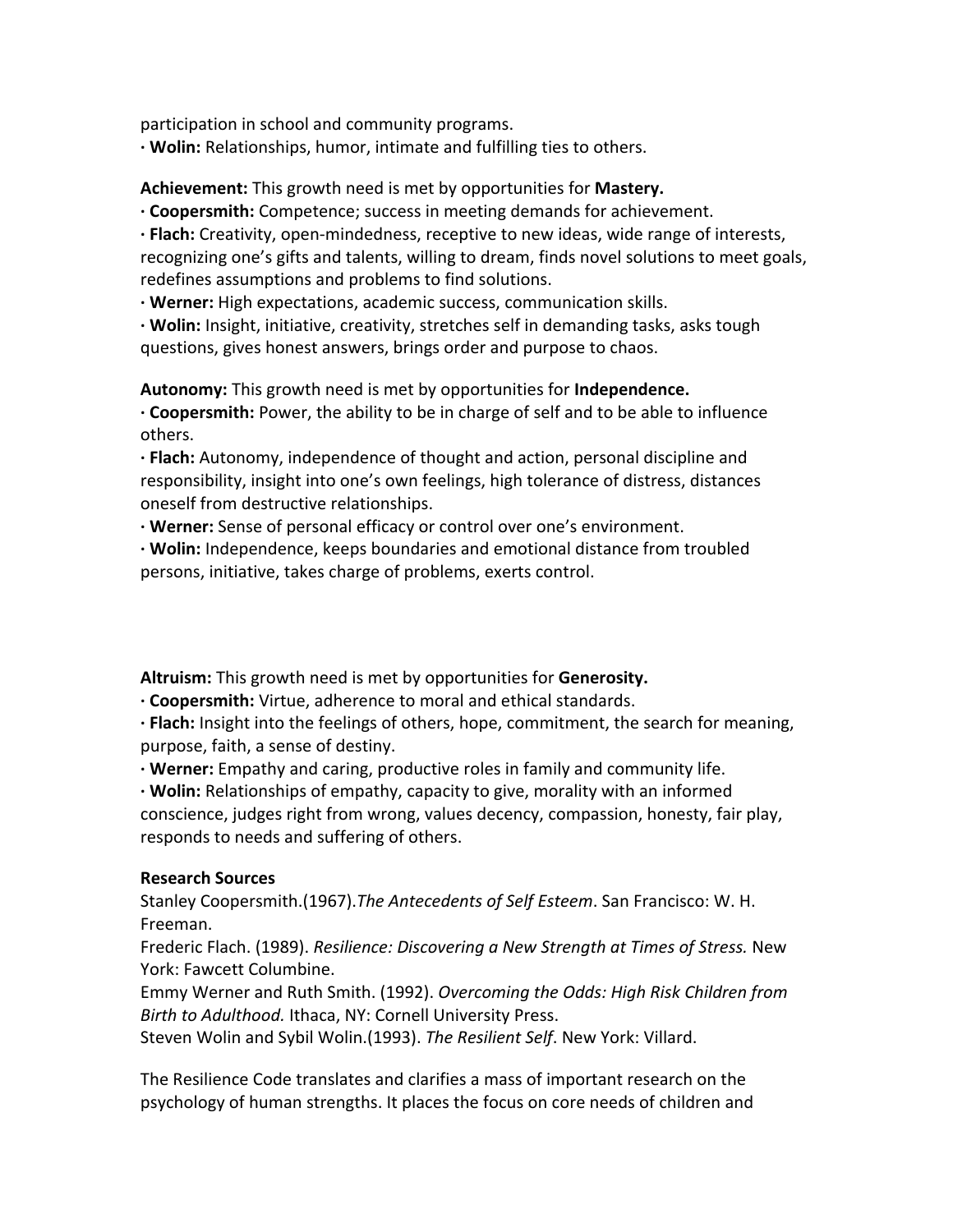provides a roadmap for supporting youth in their sometimes painful journey through the hazards of human existence. An emphasis on resilience does not mean that we throw children to their own resources. Youth cannot thrive on strengths alone, but need concerned adults and peers who embrace them in both good and difficult times.

#### **Children as Acorns**

A remarkable blending of scientific and spiritual worlds comes from research on resilience. Psychiatrist Robert Coles (1990) studied the spiritual life of children. He concluded that youngsters ask the same eternal spiritual questions as thinkers like Tolstoy and Gaugin: "Where do we come from? Who are we? Where are we going?" (p. 299).

Youth whose lives are in pain and turmoil are those most likely to wrestle with deeply spiritual questions, such as, "Why was I born?" and "What is the reason for living?" Many studies show that resilient youth are able to find meaning in their lives by investing in a purpose beyond themselves (Larson & Brendtro, 2000). We once asked teens in a detention center if they had any hopes or dreams for their future. One boy responded, "No. That's why we're here."

As young people gain an understanding of who they have been uniquely created to be, they discover a sense of calling for their lives. A youth returning from a week-long volunteer service project exclaimed, "I finally found the reason I was born!" Suddenly he had something bigger to live for than his self-gratification. But without a sense of purpose, the lives of these young people are mostly about deviance control or "sin management." Helping a young person discover their dreams involves more than simply saying, "You can do whatever you put your mind to. Go for it!" That's just another setup for failure. We need to help kids think realistically, yet boldly, about who and what they could become. And then we walk with them one step at a time to get there.

Writing in The Soul's Code, Robert Hillman (1996) uses the metaphor of an acorn to describe each child's unique hidden potential. A tiny acorn carries coded instructions for becoming a mighty oak. All children are endowed with the seed for some unique "genius." In the struggle to find their purpose, they make missteps and show many problems. Our task is to provide opportunities so children can discover their destiny and calling.

It is amateur night at the Harlem Opera House. Ella, an awkward skinny teen, fearfully goes on stage. The announcer first tells the audience that this next contestant will dance for them. "Hold it, hold it. Now what's your problem honey?" Ella has just changed her mind so he announces her decision to the crowd: "She's not gonna dance, she's gonna sing …." (Hillman, 1996, p. 10).That night, a shy girl found her calling, taking a new pathway to become the legendary singer, Ella Fitzgerald.

Some children show their destiny and genius very young. Golda launched into leadership in fourth grade in Milwaukee, Wisconsin, public schools. She organized a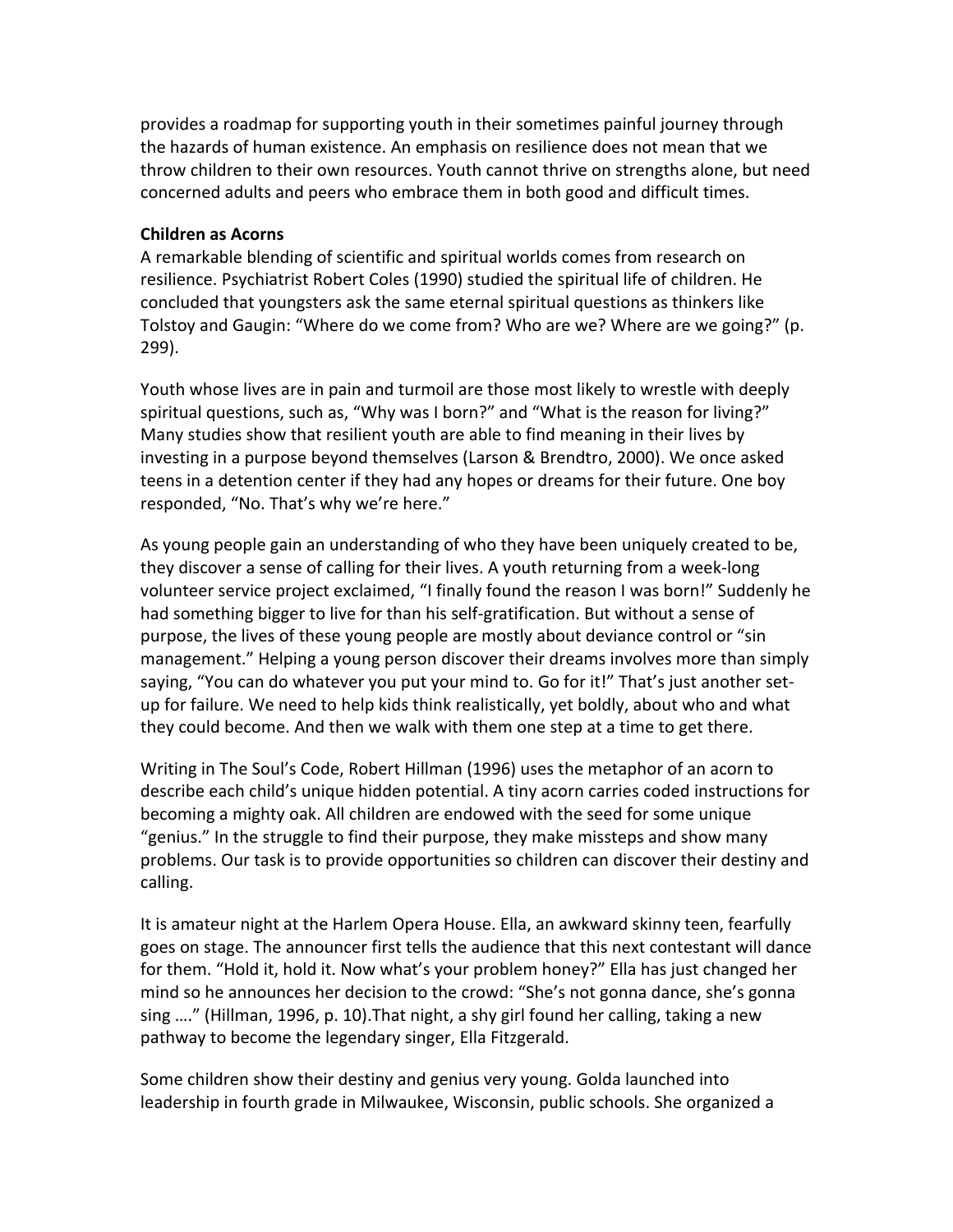protest against requiring poor children to purchase schoolbooks. She rented a hall to stage a meeting, raised funds, enlisted a group of girls to help, and then addressed the assembly. Young Golda Meir was well on the way to her destiny of becoming prime minister of Israel.

Robert Perry who crossed the Arctic and "discovered" the North Pole was the only child of a widow. He stayed close to his mother to escape the neighborhood boys who called him skinny and bullied him about his fearfulness. Mohandas K. Gandhi was a short, thin, sickly, ugly, and frightened child, afraid of snakes, ghosts, and the dark. His stand against racism in South Africa was a rehearsal for his nonviolent protest in India that confounded the power of the British Empire.

As children struggle to find their calling, along the way they often create grief for themselves and others. By current standards, Eleanor needed therapy. Before nine, she had lost a mother, younger brother and father. In school, she was sullen and stubborn and threw tantrums. Because of school failure, she was taught for years by a tutor whom she hated. Deprived of normal relationships, she would fantasize and dream of the day when she would do great acts of compassion. The destiny of Eleanor was to care for a family and to be the strength behind her disabled husband, Franklin Roosevelt, as he served as governor of New York and eventually, president of the United States.

Psychologists sometimes describe high-achieving young persons as "compensating" for their weakness. But this is a pessimistic view, since obviously the potential was always lying within the acorn. Hardship and difficulty only brought it to the fore. Reframing these lives in resilience theory, the challenges, frustrations, and disruptions of life are essential to develop character and strength.

On their way to achieving their destiny, many youngsters are obstinate, frustrated, and angry. If one checks off lists of "symptoms," they might qualify for one or more psychiatric labels from DSM. The Diagnostic and Statistical Manual (DSM) is so named because it uses statistical standards of "normal" to label those deemed "abnormal." Hillman prefers the term "extraordinary" and challenges us to diagnose the encoded greatness in children, rather than some disorder. On the search for their destiny, children strive and defend, and stubbornly persist. They should be expected to show problems when their needs and potentials are ignored. The new psychology calls for identifying those conditions that enable youth to achieve important life goals (Stokols, 2003).

## **Conclusion**

Two centuries ago, Goethe declared that the job of the educator was to find the germ of virtue concealed in the kernel of every fault. The resilience revolution has brought us full circle, back to the wisdom of early pioneers who saw positive qualities in even the most challenging youth.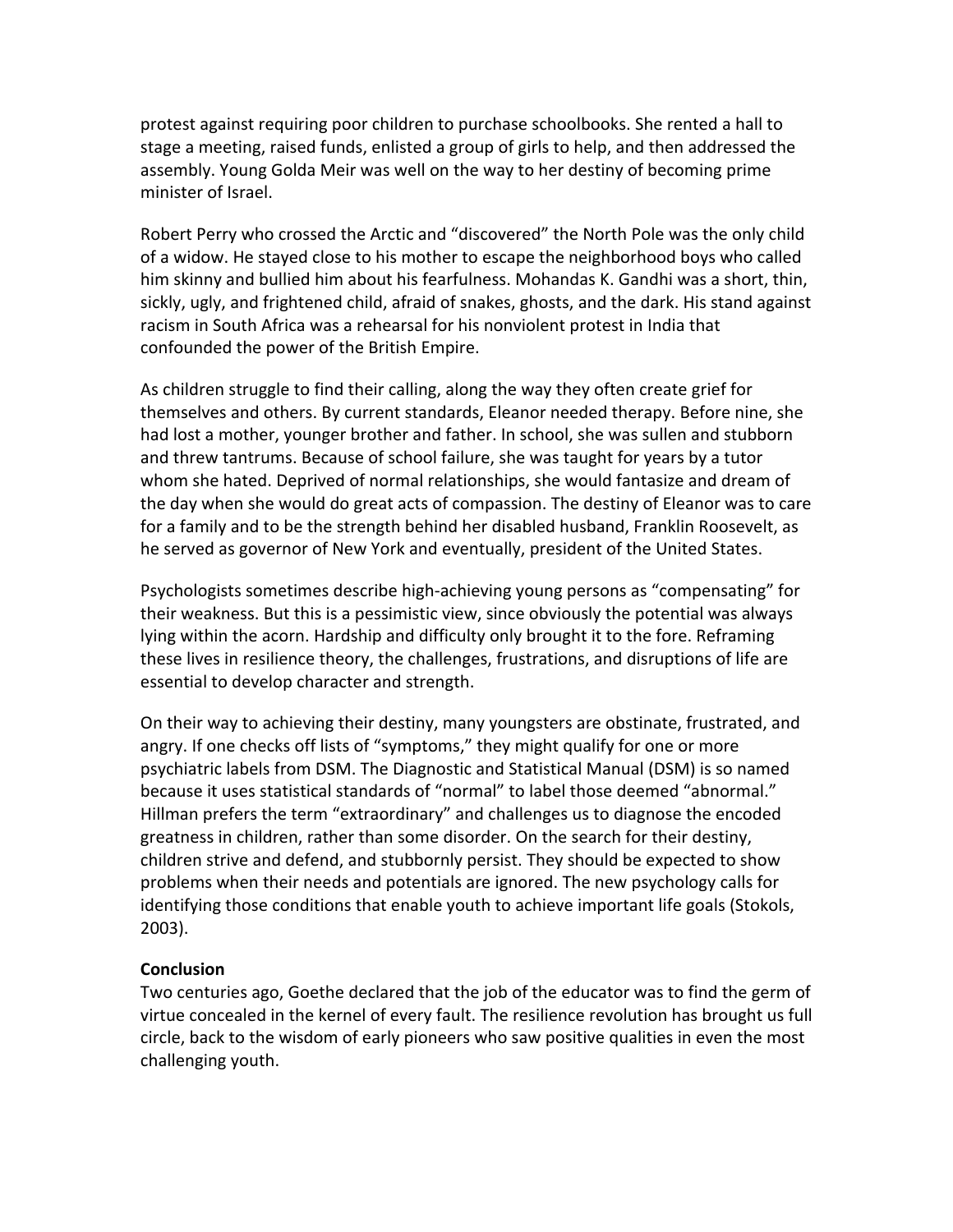One of today's leading experts on resilience is John Seita. His credentials begin when removed from his family at age eight. In the next four years, he was kicked out of 15 court-ordered placements, as he battled all who crossed his path. Soon his case file was heavy with pessimistic assessments of deficit and disorder. Along the way he found adults who engaged in "talent hunts" to uncover and unleash his hidden potentials. He also bonded to positive peers who shared his pain and his dreams. His journey of resilience led him to his current role as professor of social work at Michigan State University. He views troubled kids as possessing a unique but distorted courage, even as they struggle to outwit adults (Seita & Brendtro, 2002). In a book describing his own battles with adults (Seita, Mitchell, & Tobin, 1995), he offers this straightforward advice to all who dare to care for difficult kids:

*I*) personally challenge all of you to take the bold, brave steps to reclaim every child. My *message)to)you)is)to)use)your)hidden)resources)to)summon)courage,)compassion,) wisdom, strength, and tenacity so that all children of today may have a tomorrow. No* longer should we expect children to navigate without a map, steer without a rudder, or *seek)without)a)friend.)(p.)62)*

# Bibliography

Adler, A. (1930). Die seele des schwererzeihbaren schulkindes. [The Problem Child]. Translated by G. Daniels into English in 1963. New York: G. P. Putnam's Sons.

Allport, G. W., & Odbert, H. S. (1936). Trait-names: A psycho-lexical study. Psychological Monographs, 47 (Whole No. 211).

Aspinwall, L. G., & Staudinger, U. M. (Eds.). (2002). A psychology of human strengths. Washington, DC: American Psychological Association.

Benson, P. (1997). All kids are our kids: What communities must do to raise caring and responsible children and adolescents. San Francisco: Jossey-Bass.

Brendtro, L., Brokenleg, M., & Van Bockern, S. (2002). Reclaiming youth at risk: Our hope for the future (Rev. ed.). Bloomington, IN: National Educational Service.

Brendtro, L., Brokenleg, M., & Van Bockern, S. (1990). Reclaiming youth at risk: Our hope for the future. Bloomington, IN: National Educational Service.

Buetler, M., & Malik, M. (Eds.). (2002). Rethinking DSM. Washington, DC: American Psychological Association.

Coles, R. (1990). The spiritual life of children. Boston: Houghton-Miflin.

Flach, F. (1988). Resilience: Discovering a new strength at times of stress. New York: Fawcett Columbine.

Hillman, J. (1996). The soul's code: In search of character and calling. New York: Random House.

Larson, S., & Brendtro, L. (2000). Reclaiming our prodigal sons and daughters. Bloomington, IN: National Educational Service.

Lickona, T. (2001). What good is character and how can we develop it in our